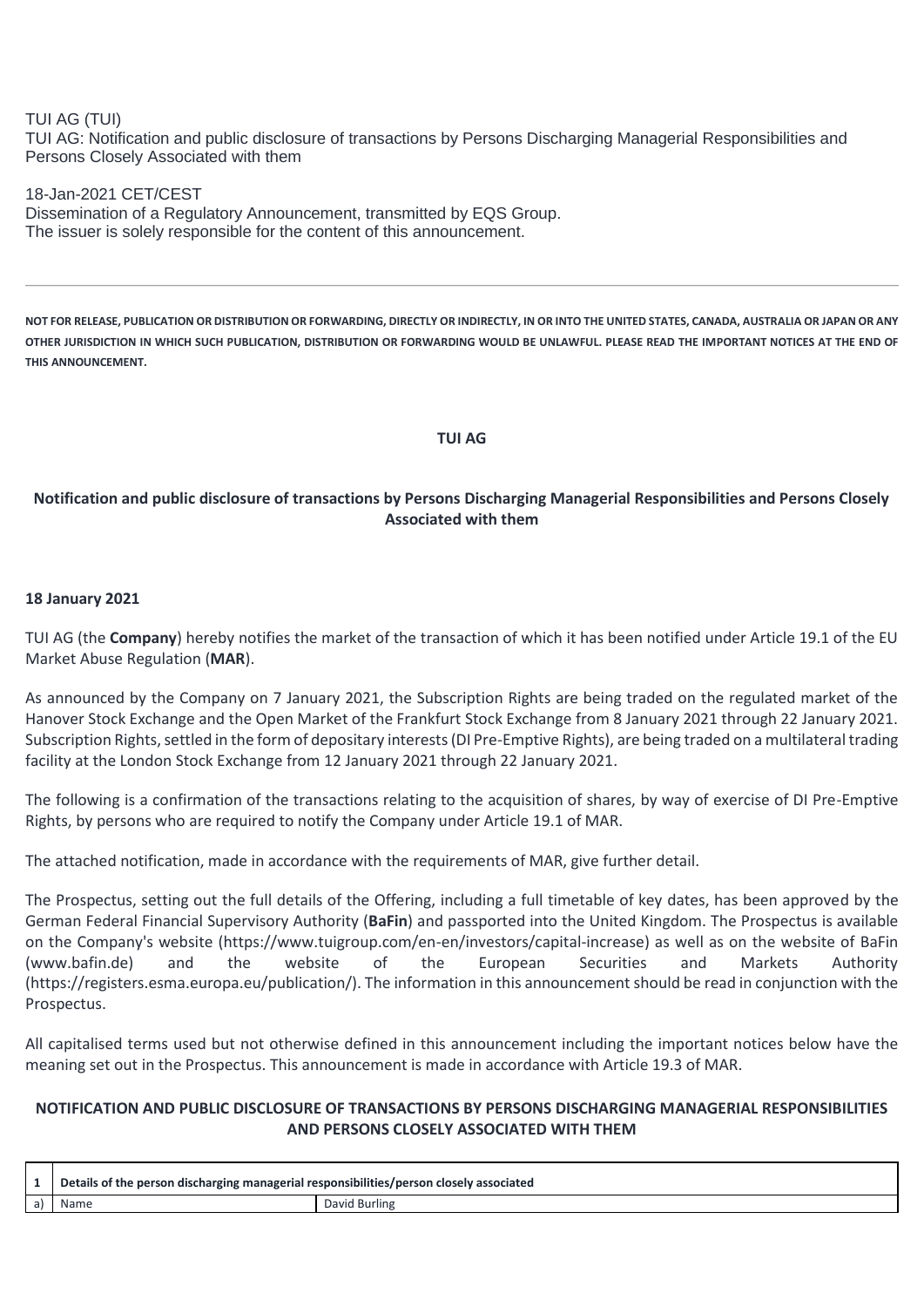| $\overline{2}$ | <b>Reason for the notification</b>                                                                                                                                                                   |                                                                                                       |  |
|----------------|------------------------------------------------------------------------------------------------------------------------------------------------------------------------------------------------------|-------------------------------------------------------------------------------------------------------|--|
| a)             | Position/status                                                                                                                                                                                      | Member of the Executive Board                                                                         |  |
| b)             | Initial notification/Amendment                                                                                                                                                                       | <b>Initial Notification</b>                                                                           |  |
| 3              | Details of the issuer, emission allowance market participant, auction platform, auctioneer or auction monitor                                                                                        |                                                                                                       |  |
| a)             | Name                                                                                                                                                                                                 | <b>TUI AG</b>                                                                                         |  |
| b)             | LEI                                                                                                                                                                                                  | 529900SL2WSPV293B552                                                                                  |  |
| 4              | Details of the transaction(s): section to be repeated for (i) each type of instrument; (ii) each type of transaction; (iii) each date; and (iv) each place<br>where transactions have been conducted |                                                                                                       |  |
|                |                                                                                                                                                                                                      |                                                                                                       |  |
| a)             | Description of the financial instrument, type<br>of instrument                                                                                                                                       | Ordinary registered shares of €1.00 each                                                              |  |
|                | Identification code                                                                                                                                                                                  | ISIN: DE000TUAG000                                                                                    |  |
| b)             | Nature of the transaction                                                                                                                                                                            | Acquisition of shares by exercising Subscription Rights pursuant to the capital increase rights issue |  |
| $\mathsf{C}$   | Price(s) and volume(s)                                                                                                                                                                               |                                                                                                       |  |
|                |                                                                                                                                                                                                      | Volume(s)<br>Price(s)                                                                                 |  |
|                |                                                                                                                                                                                                      |                                                                                                       |  |
|                |                                                                                                                                                                                                      | <b>1.07 EUR</b><br>14,051 shares                                                                      |  |
|                |                                                                                                                                                                                                      |                                                                                                       |  |
| d)             | Aggregated information                                                                                                                                                                               | Aggregated volume: 15,034.57 EUR                                                                      |  |
|                | Aggregated volume<br>Price                                                                                                                                                                           | <b>Price: 1.07 EUR</b>                                                                                |  |
| e)             | Date of the transaction                                                                                                                                                                              | 2021-01-13                                                                                            |  |
| f)             | Place of the transaction                                                                                                                                                                             | Multilateral trading facility of the London Stock Exchange                                            |  |

### **IMPORTANT NOTICES**

This announcement may not be published, distributed or transmitted in the United States, Australia, Canada, Hong Kong, Japan, New Zealand, Singapore, South Africa, Switzerland or the United Arab Emirates, or in any other jurisdiction in which the distribution, release or publication would be restricted or prohibited. This announcement does not constitute an offer of securities for sale or a solicitation of an offer to purchase securities of the Company (the **Securities**) in the United States or any other jurisdiction. The distribution of this announcement into jurisdictions may be restricted by law, and, therefore, persons into whose possession this announcement comes should inform themselves about and observe any such restrictions. Any failure to comply with any such restrictions may constitute a violation of the securities laws of such jurisdiction.

The Securities may not be offered or sold in the United States absent registration or an exemption from registration under the Securities Act. The Securities have not been, and will not be, registered under the Securities Act. There will be no public offer of securities in the United States.

### **For further information, please contact:**

Mathias Kiep, Group Director Investor Relations, Corporate Finance & Controlling Tel: +44 (0)1293 645 925/ +49 (0)511 566 1425

Nicola Gehrt, Director, Head of Group Investor Relations Tel: +49 (0)511 566 1435

Contacts for Analysts and Investors in UK, Ireland and Americas Hazel Chung, Senior Investor Relations Manager Tel: +44 (0)1293 645 823